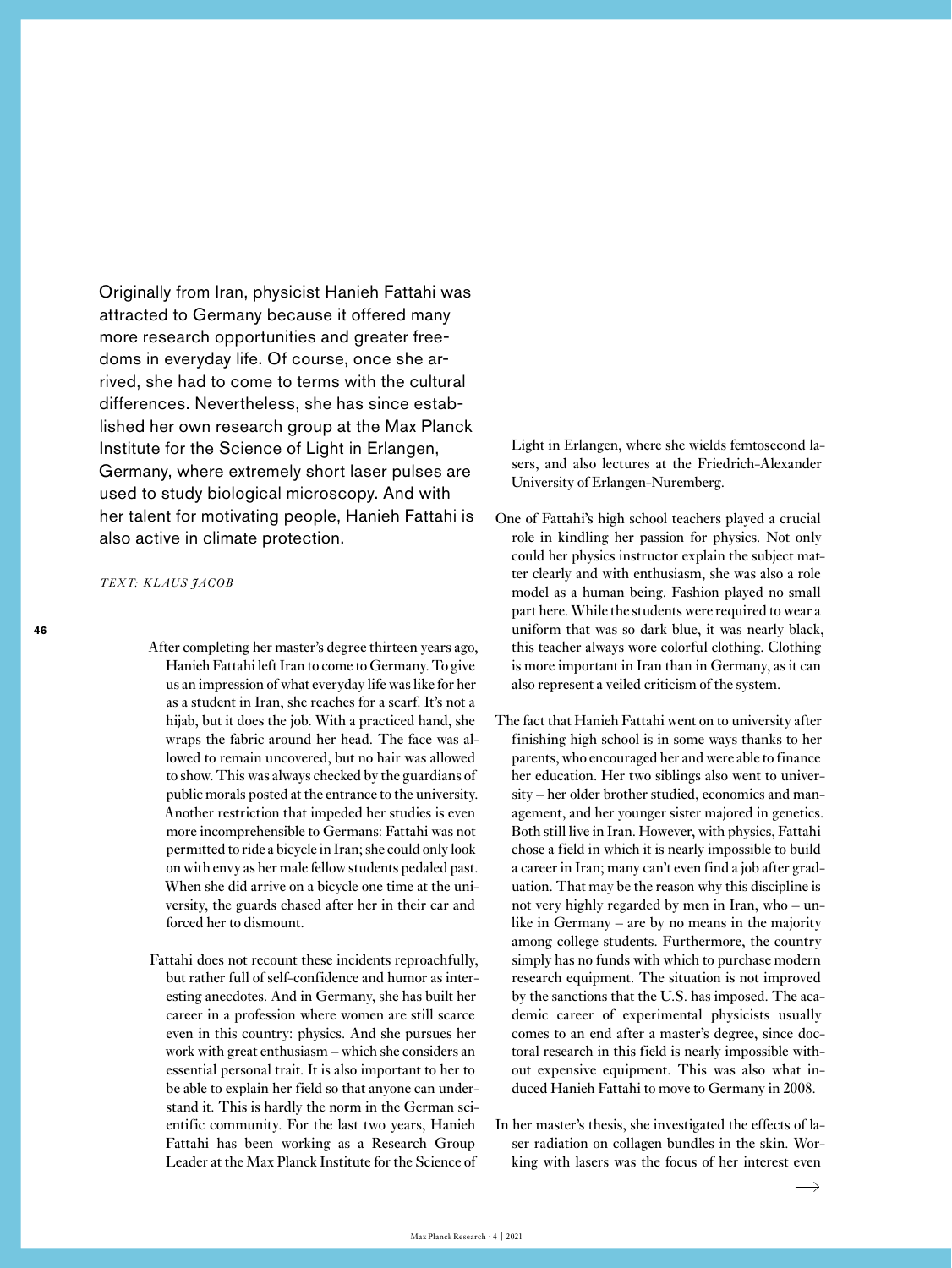## VISIT TO

**47**

## HANIEH FATTAHI



In sharp focus: Hanieh Fattahi and her team want to develop light microscopes that can photograph samples at high resolution without fluorescent markers and use them to observe processes in nerve cells.

PHOTO: AXEL GRIESCH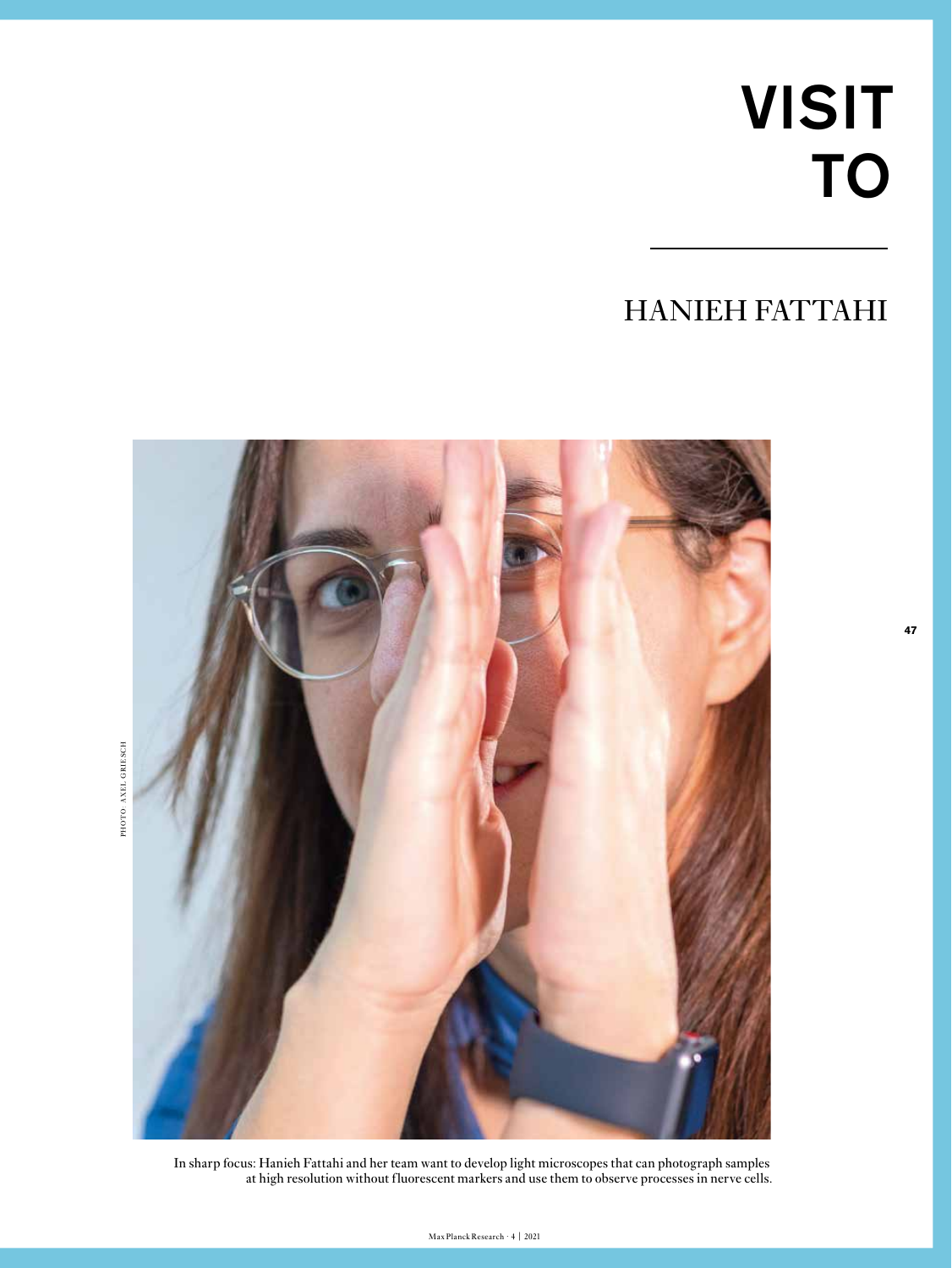then, and it has remained so to this day. The move to Germany was a real leap into the unknown, as Fattahi could not speak German when she first arrived. It was especially difficult for her to learn the language, as it has no similarities to her native language of Farsi. But still she managed, in part because English is the common language at the Max Planck Institute of Quantum Optics in Munich, where she conducted her research. Also, she was still able to converse in her native language with her husband, whom she had met at university in Iran and who came to Germany with her. Of course she also gradually learned German, if only to be able to run errands or shop for groceries. However, she still prefers to communicate in English.

Copping with the foreign culture also wasn't easy. Iran is characterized by a very complex form of etiquette ing one's own research group. Fattahi had initially wanted to go to continue her studies at Harvard University in the U.S. But that proved to be rather problematic. She was plagued by politics: "Donald Trump has had a big impact on my life," she says with amusement.

For it was at just that time that he came to power. Fattahi already had her visit to the U.S. planned and had worked out all the details with her advising professor at Harvard when Trump's "Muslim Ban," prohibited people from Muslim countries from entering the U.S. Due to its controversial nuclear program, Iran topped the list of sanctioned countries. Fattahi received an email from the States, informing her that her stay had been postponed. She had to wait a year and a half for a visa. Although she was permitted to briefly enter

## Fattahi is developing a camera with which she can record molecules in action. She is setting her sights primarily on biological processes. **<sup>48</sup>**

known as "taarof". This basically means that no one is allowed to say directly what they really want. For example, guests must always say, "No," when asked if they would like a second helping of food – even if they are hungry. However, the host correctly interprets this doublespeak and takes the no for a yes. Fattahi explains how difficult it was for her to adapt in Germany with an anecdote: "We were visiting a friend's parents, and the mother asked if I would like more tea. I looked helplessly at my husband, because I simply didn't know how I should answer that."

She wrote her doctoral thesis in Munich on the subject of "Third-generation femtosecond laser technology." These lasers emit ultra-short pulses of light that last only 10-15 seconds, or one millionth of one billionth of a second. This dimension can be explained with the help of an analogy: if one second corresponded to the distance from the Earth to the Sun, a femtosecond would be roughly 0.15 millimeters long. This laser ultimately became Fattahi's ticket to an academic career. Once she had her doctorate, she was accepted into the Minerva Fast Track Program, an equal opportunity scholarship from the Max Planck Society that enables outstanding female scientists to live and work abroad and is intended to pave the way to formthe U.S. for conferences, she could not remain for a period of months. And that decree was upheld, even though Fattahi has no connection with the Islamic religion, saying, "I don't believe in anyone." Nor did it help that she had since acquired German citizenship. In fact, Fattahi now feels herself to be part of the local society; she celebrates German holidays and cheers on German sports teams. However, she still has an Iranian passport and is therefore persona non grata in the U.S. So she went to England for a research residency at the University of Oxford instead. And when Fattahi was finally allowed to travel to the U.S., she stayed for only a few months: in 2020, she received the opportunity to establish her own working group at the Max Planck Institute for the Science of Light in Erlangen. That was a much more attractive offer. Her contract runs for five years and provides EUR 2 millions for research funding.

But at first, it wasn't a smooth ride in Erlangen either: COVID-19 turned her new job into a series of hurdles. No sooner had she arrived than the lockdown brought the entire Institute to a standstill. "Nothing was working anymore, not even the telephone," she recalls. The mandatory shutdown was especially bitter for Fattahi, and not only because she was just get-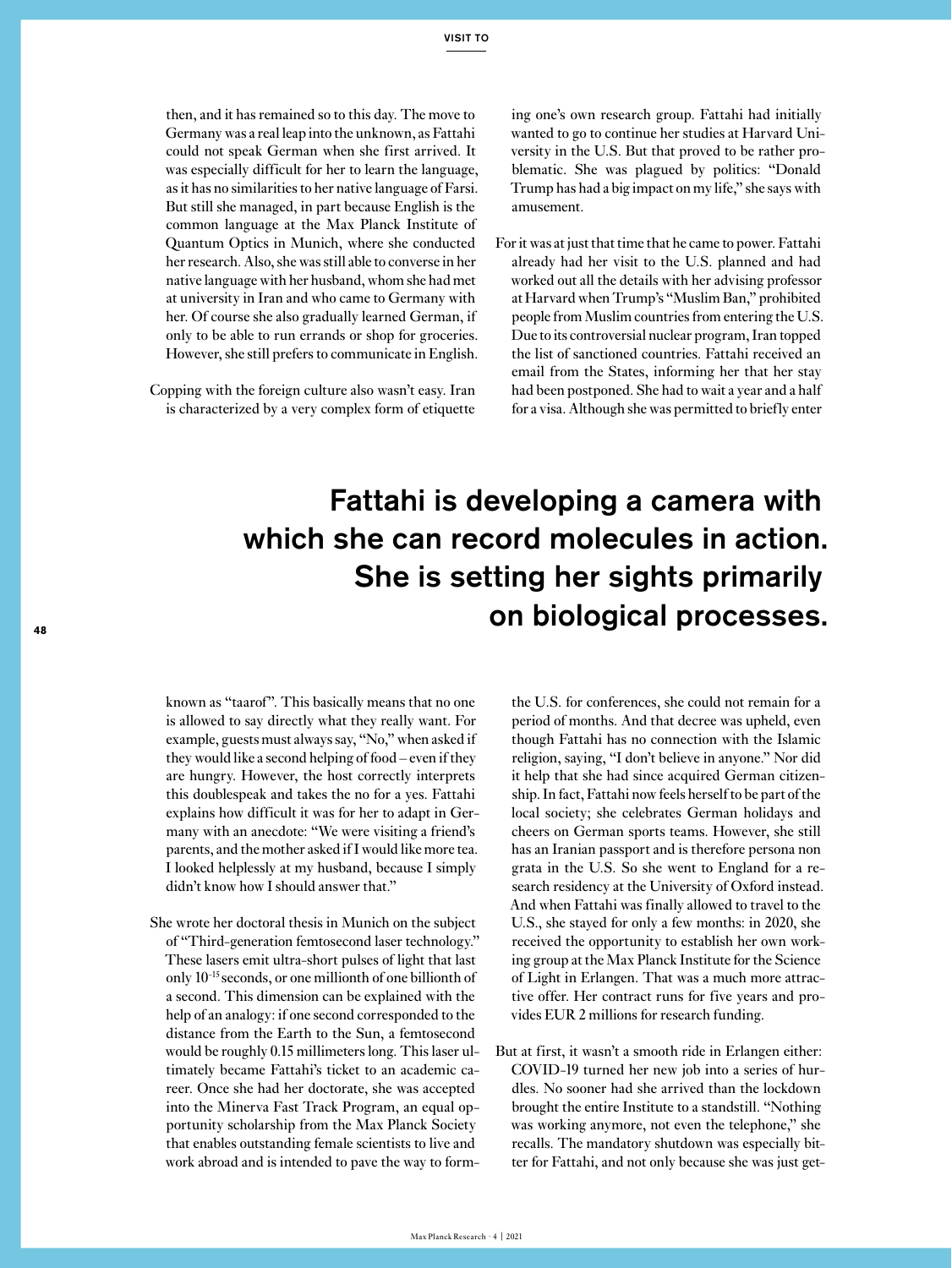

Multicultural team: the members of Hanieh Fattahi's group come from various countries including China, South Korea, Iran and India. Their different cultural backgrounds enable each of them to approach research questions differently, which often leads to interesting discussions.

ting started. As an experimental physicist, her work relies on conducting laboratory work experiments. This is compounded by another problem: for safety reasons, two people must always be present when lasers are in use. But how is that supposed to work if only one person is allowed to be in the room at one time because of the pandemic? But there was no way Fattahi was going to sit and twiddle her thumbs. She quickly installed a camera so that a coworker could watch from outside the room and at least ensure that the necessary safety requirements were fulfilled. And she already had one employee, which was a stroke of luck: Fattahi had hired a student before she even started her own job. At a lecture at a U.S. university, she had asked if anyone would like to help her with her research in Erlangen, and Anchit Srivastava responded. So Fattahi already had a desk, a laser, and an employee. "It was difficult," she says, "but we conducted research." Fattah now has 11 employees – a colorful group of undergraduates, graduate students and postdocs from China, South Korea, Iran

and India. The litmus test for Fattahi during the selection process for her team was a candidate's enthusiasm for the field. To demonstrate her relationship with her employees, Fattahi points to a toy laser lab made of Lego bricks that a former student gave her. Years ago, this German student insisted on doing his bachelor's thesis under Fattahi's tutelage, even though he was studying materials science. She finally agreed – on the condition that he learn the fundamentals of optics on his own. In fact, he successfully finished his bachelor's degree and even worked for her for a while. He is now in Bordeaux, studying for his master's degree in his new specialty. "He'll be back, that's for sure," Fattahi is convinced.

Anyone wanting to learn about her work as an experimental physicist has to don a pair of safety goggles and follow her into her laser lab. Its complex setup is slightly reminiscent of a model train set. But instead of trains, beams of light zip across the tabletop, and instead of signal towers, there are many small mir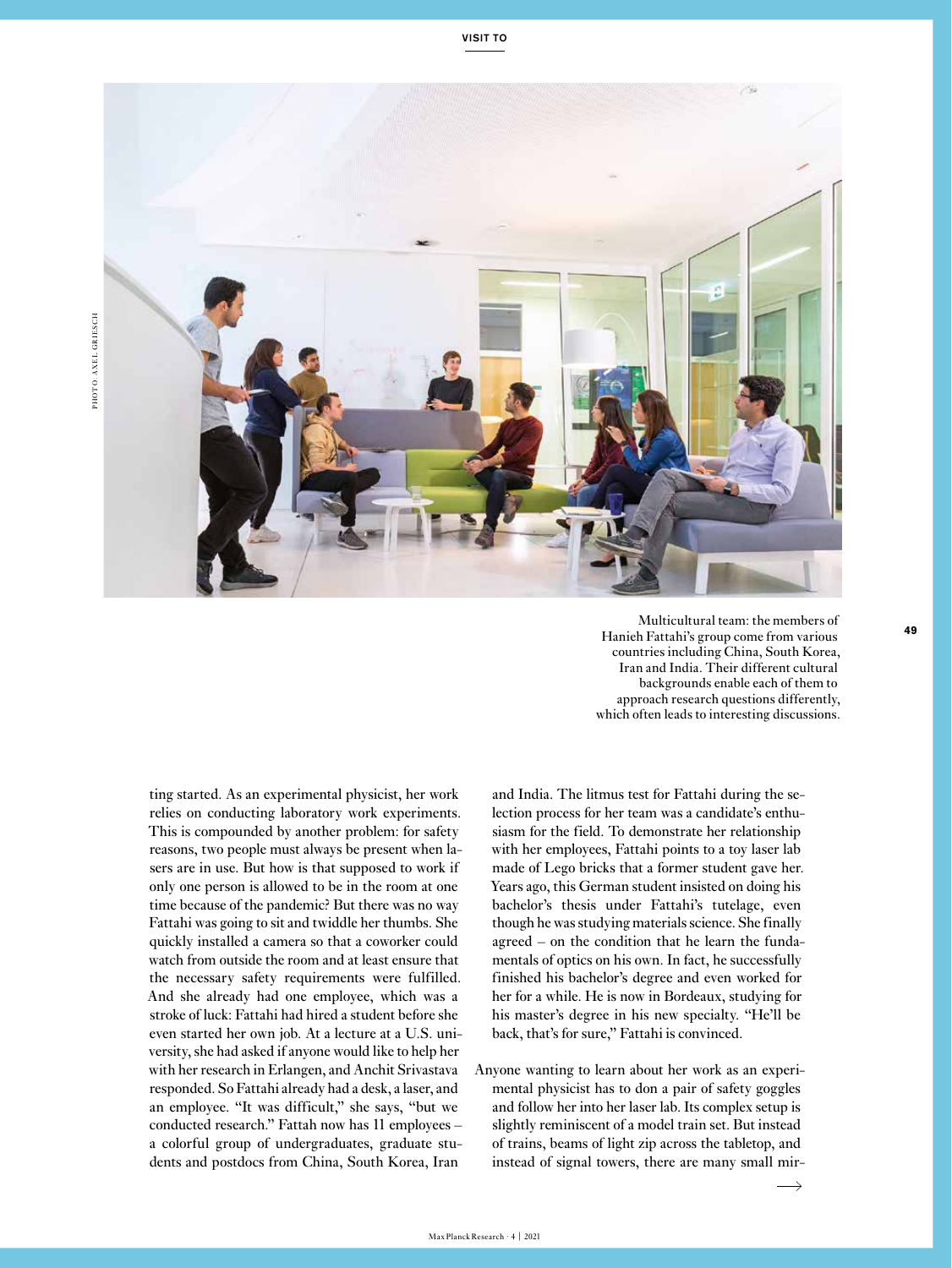rors and other optical instruments. It is not readily apparent what is being investigated here. Small wonder, because Fattahi works with structures that are invisible to the human eye. She is essentially developing a camera with which she can record molecules in action. Any photographer knows that it can be tricky to capture moving objects in a photo. The contours become blurred – unless you select a very short exposure time. But a molecule moves far, far faster than any bird in flight. This is where the femtosecond laser comes into play. Its flashes of light are short enough to take sharp images of moving molecules.

Using her special laser microscope, Hanieh Fattahi is currently focusing primarily on biological processes. The highly ambitious goal she has set for herself is nothing less than the visualization of human thought. It's about processes in the individual cells. The neurons, or nerve cells, are connected by countless synapses. These form a gigantic network in the brain, comprising roughly one hundred billion neurons and more than a trillion synapses. The signals are transmitted electrically – but only as far as the synapse. As of this point, nature switches to a chemical process: stimulated by the electrical impulse, chemical messengers known as neurotransmitters are released. These bridge the gap to the adjacent cell, where they once again generate an electrical signal. And Fattahi has trained her laser on these neurotransmitters. She wants to utilize her femtosecond laser to see how many of these molecules are required for a correct signal transfer and discover how this process works

in detail. Understanding this would be a crucial breakthrough, especially for physicians, because flaws in this process can lead to diseases such as Parkinson's. Before placing human neurons under the microscope, Fattahi intends to work with animal cells. She is also starting out with a different type of synapse: a connection between a nerve cell and a muscle cell. She hopes to be able to launch her first experiment next summer.

In order to get an initial feel for the laser, Hanieh Fattahi is also currently working with biotechnologist Daniel Wehner from the Institute. His work is focused on zebrafish, a model organism favored by geneticists and developmental biologists. His team also studies nerve cells: they are investigating the incredible ability of these fish to regenerate an injured spinal cord. Spinal injuries heal again in zebrafish, when similar traumas, e.g. from accidents, leave many humans paralyzed for life. To better understand how the fish can do this and whether we could possibly learn from this how human spinal cord injuries could be healed, the researchers first use Fattahi's laser technique to precisely sever the fish's nerves – and then observe in detail how they grow back together. Sitting in on one of her working group's meetings, it becomes clear that Fattahi is still in the early stages of her project. The presentations do not cover results, but rather experimental configurations that are going to be set up. The COVID-19 pandemic is still having an impact on the meetings: people entering the Institute must wear a mask, and the employees sit far away from each

Handcrafting scientific gadgets: not least because of the restrictions imposed by the COVID-19 pandemic, Hanieh Fattahi continually had to take matters into her own hands in the lab. That is how she finally managed to generate the intense laser pulses with a duration of only five femtoseconds.